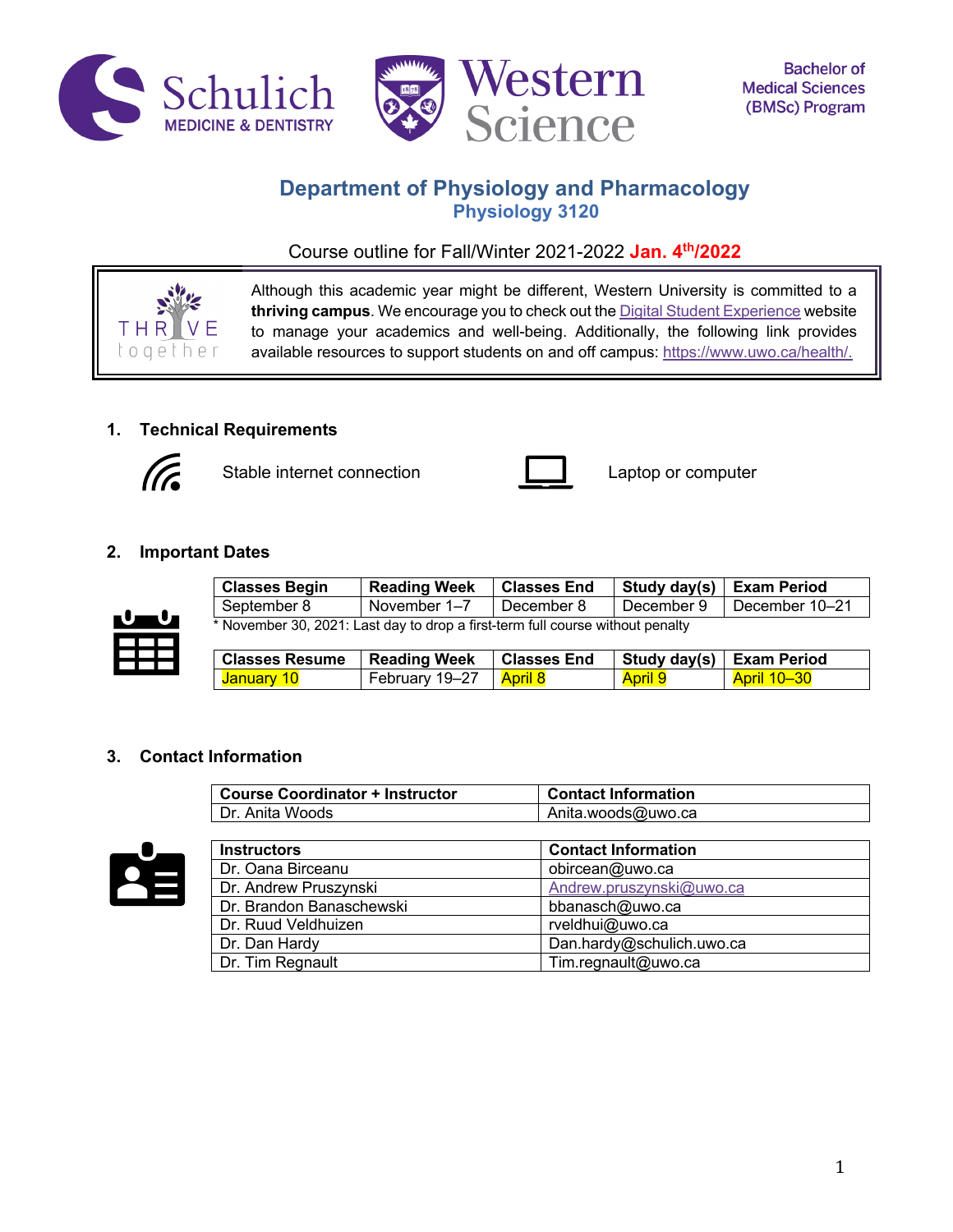# **4. Course Description and Design**

### **Delivery Mode: Online/in-person**

Physiology 3120 is a core course in Human Physiology. Students study, in great detail, the physiological processes of nerve, muscle, central nervous system, renal, cardiovascular, respiratory, endocrine, reproductive and gastrointestinal control systems as they function in living humans. The majority of the material makes reference to human physiology and uses human examples to help explain the various physiological processes.

## **Timetabled Sessions**

| <b>Component</b> | Date(s)  | Time                |
|------------------|----------|---------------------|
| Lectures         | W.<br>M, | 10:30 AM - 11:20 AM |

- $\boxtimes$  Any asynchronous pre-work must be completed prior to lecture sessions
- $\triangledown$  Lectures will be recorded and posted on OWL



All course material will be posted to OWL: http://owl.uwo.ca. Any changes will be indicated on the OWL site and discussed with the class.

If students need assistance, they can seek support on the OWL Help page. Alternatively, they can contact the Western Technology Services Helpdesk. They can be contacted by phone at 519- 661-3800 or ext. 83800.

Google Chrome or Mozilla Firefox are the preferred browsers to optimally use OWL; update your browsers frequently. Students interested in evaluating their internet speed, please click here.

NOTE: In the event of a COVID-19 resurgence during the course that necessitates moving away from face-to-face interaction, course content will be delivered entirely online, either synchronously (i.e., at times indicated in the timetable) or asynchronously (e.g., posted on OWL for students to view at their convenience). The grading scheme will not change. Any remaining assessments will also be conducted online at the discretion of the instructor.

When deemed necessary, tests and examinations in this course will be conducted using a remote proctoring service. More information about this remote proctoring service, including technical requirements, is available on Western's Remote Proctoring website at: https://remoteproctoring.uwo.ca

## **5. Learning Outcomes**

Upon successful completion of this course, students will be able to:

demonstrate a detailed knowledge and critical understanding of key concepts in Physiology by describing concepts, applying and integrating one's knowledge, and critically evaluating and reflecting upon major theories and practices in the field.

- demonstrate a strong knowledge of the mechanisms that make up normal body functions at the cell, tissue, organ level and body systems
- extend their knowledge in physiology to other areas of science and other disciplines.
- critically evaluate, reflect on, integrate and apply their knowledge
- extend their core knowledge in physiology to new areas and different fields.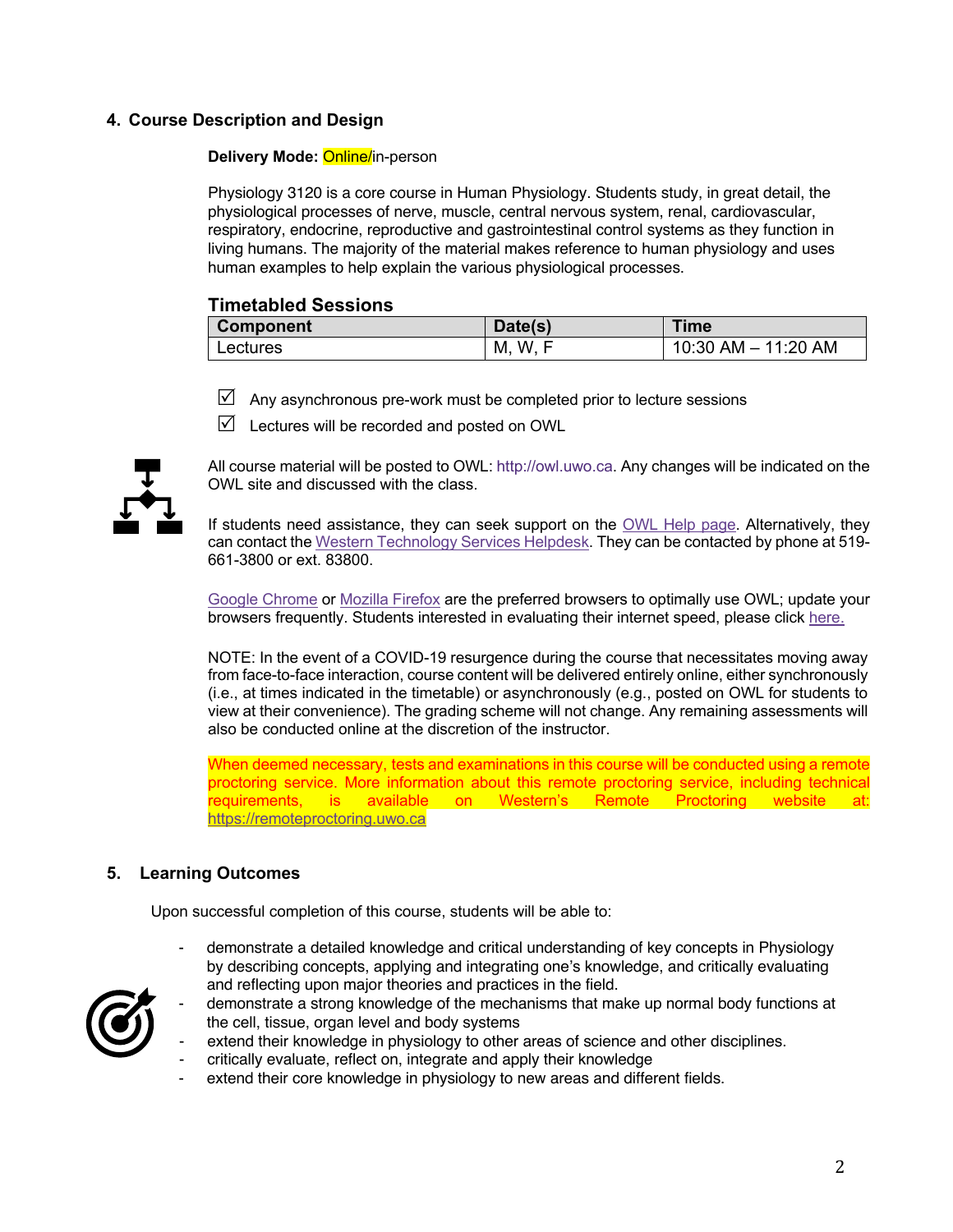# **6. Course Content and Schedule**

|                             | <b>Date</b>            | Lecturer            | <b>Topic</b>                                         |
|-----------------------------|------------------------|---------------------|------------------------------------------------------|
| Week 1                      | Sept. 8th              | Woods               | Homeostasis and Body Fluids                          |
|                             | Sept. 10th             | Woods               | Membrane and Transport Mechanisms                    |
| Week <sub>2</sub>           | Sept. 13th             | Woods               | <b>Osmosis and Tonicity</b>                          |
|                             | Sept. 15th             | Woods               | <b>Fluid shifts and Starling Forces</b>              |
|                             | Sept. 17th             | Woods               | <b>Lymphatics and Edema</b>                          |
| Week 3                      | Sept. 20th             | Woods               | <b>Membrane Potentials</b>                           |
|                             | Sept. 22nd             | Woods               | <b>Action Potential 1</b>                            |
|                             | Sept. 24th             | Woods               | <b>Action Potential 2</b>                            |
| Week 4                      | Sept. 27th             | Birceanu            | <b>Neuromuscular Junction</b>                        |
|                             | Sept. 29th             | Birceanu            | Skeletal Muscle 1                                    |
|                             | Oct. 1st               | Birceanu            | Skeletal Muscle 2                                    |
| Week 5                      | Oct. 4th               | Birceanu            | Skeletal Muscle 3                                    |
|                             | Oct. 6th               | Pruszynski          | CNS I: Brains, neurons & synapses                    |
|                             | Oct. 8th               | Pruszynski          | CNS II: Synaptic transmission                        |
| Week 6                      | Oct. 11th              | <b>THANKSGIVING</b> |                                                      |
|                             | Oct. 13th              | Pruszynski          | <b>CNS III: Transduction of Environmental Energy</b> |
|                             | Oct. 15th              | Pruszynski          | <b>CNS IV: Somatosensory I</b>                       |
| Week 7                      | Oct. 18th              | Pruszynski          | <b>CNS V: Somatosensory II</b>                       |
|                             | Oct. 20th              | Pruszynski          | CNS VI: Vision                                       |
|                             | Oct. 22nd              | Pruszynski          | CNS VII: Auditory                                    |
| Week 8                      | Oct. 25th              | Pruszynski          | CNS VIII: Vestibular System                          |
|                             | Oct. 27th              | Pruszynski          | CNS IX: Motor Systems & Receptors                    |
|                             | Oct. 29th              | Pruszynski          | <b>CNS X: Spinal Reflexes</b>                        |
| Week 9                      | Nov. 1st - 7th         | <b>READING WEEK</b> |                                                      |
| Week 10                     | Nov. 8th               | Pruszynski          | <b>CNS XI: Motor Reflexes</b>                        |
|                             | Nov. 10th              | Pruszynski          | CNS XII: Cerebellum                                  |
|                             | Nov. 12th              | Pruszynski          | CNS XIII: Basal Ganglia                              |
| $\overline{\text{Week}}$ 11 | Nov. 15th              | Birceanu            | Limbic System & Hypothalamus                         |
|                             | Nov. 17th              | Birceanu            | Autonomic Nervous System I                           |
|                             | Nov. 19th              | Birceanu            | Autonomic Nervous System II                          |
| Week 12                     | Nov. 22nd              | Banaschewski*       | Cardiovascular System I                              |
|                             | Nov. 24th              | Banaschewski        | Cardiovascular System II                             |
|                             | Nov. 26th              | Banaschewski        | Cardiovascular System III                            |
| Week 13                     | Nov. 29th              | Banaschewski        | Cardiovascular System IV                             |
|                             | Dec. 1st               | Banaschewski        | Cardiovascular System V                              |
|                             | Dec. 3rd               | Banaschewski        | Cardiovascular System VI                             |
| Week 14                     | Dec. 6th               | Banaschewski        | Cardiovascular System VII                            |
|                             | Dec. 8th               | Banaschewski        | Cardiovascular System VIII                           |
| Week 1                      | Jan. 10th              | Banaschewski        | Cardiovascular System IX                             |
|                             | Jan. 12th              | Banaschewski        | Cardiovascular System X                              |
|                             | Jan. 14th              | Woods               | Renal I                                              |
| Week 2                      | Jan. 17th              | Woods               | Renal II                                             |
|                             |                        | Woods               | Renal III                                            |
|                             | Jan. 19th              |                     |                                                      |
|                             | Jan. 21st              | Woods               | Renal IV                                             |
| Week 3                      | Jan. 24th              | Woods               | Renal V                                              |
|                             | Jan. 26th              | Woods               | Renal VI                                             |
| Week 4                      | Jan. 28th<br>Jan. 31st | Woods<br>Woods      | Renal VII<br>Renal VIII                              |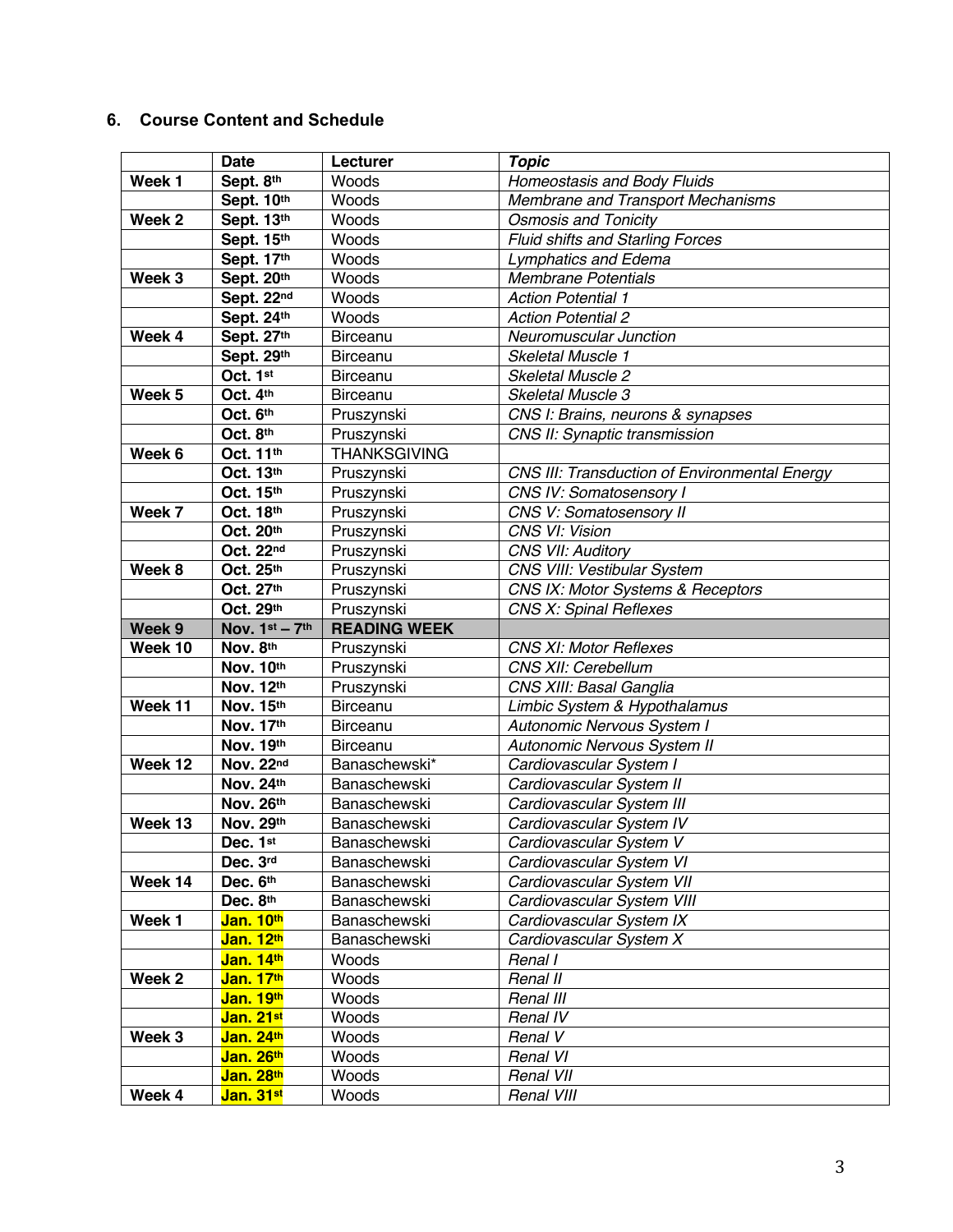| Week 13 | Apr. 4th<br>Apr. 6th                 | Regnault<br>Regnault                 | Repro III<br>Repro IV        |
|---------|--------------------------------------|--------------------------------------|------------------------------|
|         | Apr. 1st                             | Regnault                             | Repro II                     |
|         | Mar. 30th                            | Regnault                             | Repro I                      |
| Week 12 | Mar. 28th                            | Woods                                | <b>Gastrointestinal VIII</b> |
|         | Mar. 25th                            | Woods                                | Gastrointestinal VII         |
|         | Mar. 23rd                            | Woods                                | Gastrointestinal VI          |
| Week 11 | Mar. 21st                            | Woods                                | Gastrointestinal V           |
|         | Mar. 18th                            | Woods                                | Gastrointestinal IV          |
|         | Mar. 16th                            | Woods                                | Gastrointestinal III         |
| Week 10 | Mar. 14th                            | Woods                                | Gastrointestinal II          |
|         | Mar. 11th                            | Woods                                | Gastrointestinal I           |
|         | Mar. 9th                             | Hardy                                | Endocrine VI                 |
| Week 9  | Mar. 7th                             | Hardy                                | Endocrine V                  |
|         | Mar. 4th                             | Hardy                                | Endocrine IV                 |
|         | Mar. 2nd                             | Hardy                                | Endocrine III                |
| Week 8  | Feb. 28th                            | Hardy                                | Endocrine II                 |
| Week 7  | Feb. $19^{th} -$<br>27 <sup>th</sup> | <b>Spring Reading</b><br><b>Week</b> |                              |
|         | Feb. 18th                            | Hardy                                | Endocrine I                  |
|         | Feb. 16th                            | Veldhuizen                           | Resp VI                      |
| Week 6  | Feb. 14th                            | Veldhuizen                           | Resp V                       |
|         | Feb. 11th                            | Veldhuizen                           | Resp IV                      |
|         | Feb. 9th                             | Veldhuizen                           | Resp III                     |
| Week 5  | Feb. 7th                             | Veldhuizen                           | Resp II                      |
|         | Feb. 4th                             | Veldhuizen                           | Resp I                       |
|         | Feb. 2nd                             | Woods                                | <b>Skeletal Phys</b>         |

\*Dr. Banaschewski's lectures will be delivered asynchronously, however he will communicate availability for either individual or group office hours during the regular scheduled class times, see OWL for upcoming details.

# **7. Participation and Engagement**



 $\boxtimes$  Students are expected to participate and engage with lecture content as much as possible  $\boxtimes$  Students can also participate by interacting in the forums with their peers and instructors

# **8. Evaluation**

Below is the evaluation breakdown for the course. Any deviations will be communicated.

| <b>Assessment</b>          | Format                                                                  | Weighting | Due Date                                         |
|----------------------------|-------------------------------------------------------------------------|-----------|--------------------------------------------------|
| PeerWise*<br>Assignment #1 | Complete authoring and<br>answering by Sept. 27th, 11:59<br>PM.         | $1\%$     | Author: Fri, Sept 24th<br>Answer: Mon, Sept 27th |
|                            |                                                                         |           |                                                  |
| PeerWise<br>Assignment #2  | Complete authoring and<br>answering by Oct 25 <sup>th</sup> , 11:59 PM. | $1\%$     | Author: Fri, Oct 22 <sup>nd</sup>                |
|                            |                                                                         |           | Answer: Mon, Oct 25th                            |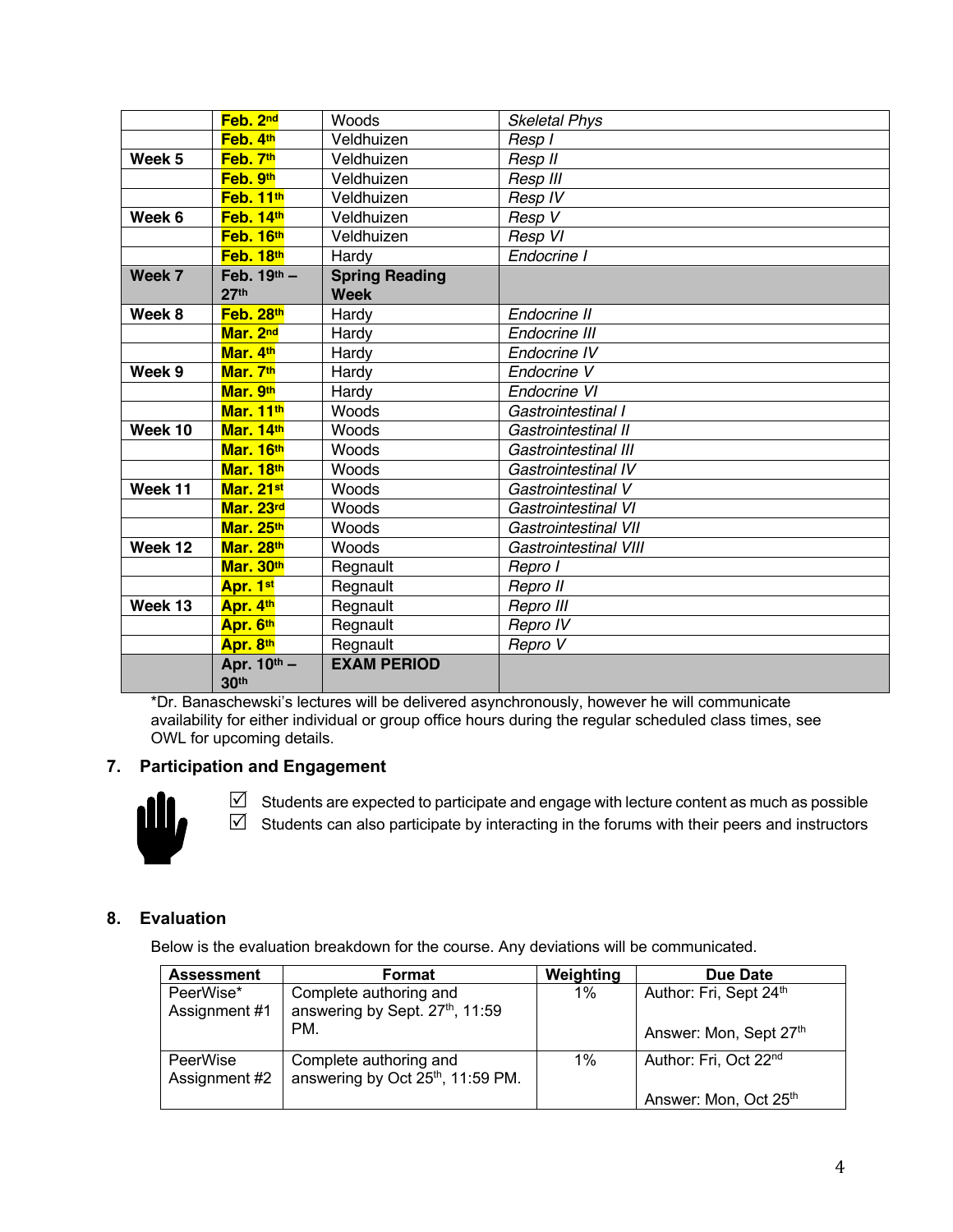| Online Quiz #1                         | Online via OWL (questions taken<br>from PeerWise Assignment 1&2)                                                  | 3%                                   | Opens Wed, Oct 27 <sup>th</sup> at<br>Noon until Thurs, Oct 28th<br>at Noon         |
|----------------------------------------|-------------------------------------------------------------------------------------------------------------------|--------------------------------------|-------------------------------------------------------------------------------------|
| Midterm #1                             | Multiple Choice & Short Answer                                                                                    | 25%                                  | Friday, Nov 12th, 7-9 PM                                                            |
| <b>PeerWise</b><br>Assignment #3       | Complete authoring and<br>answering by Nov. 26th, 11:59<br>PM.                                                    | $1\%$                                | Author: Fri, Nov. 26th<br>Answer: Mon, Nov. 29th                                    |
| <b>PeerWise</b><br>Assignment #4       | Complete authoring and<br>answering by Jan. 31 <sup>st</sup> at 11:59<br><b>PM</b>                                | $1\%$                                | Author: Fri, Jan. 28th<br>Answer: Mon, Jan. 31 <sup>st</sup>                        |
| Online Quiz #2                         | Online via OWL (questions taken<br>from PeerWise Assignment 3 &<br>4)                                             | 3%                                   | Opens Wed, Feb. 2 <sup>nd</sup> at<br>Noon until Thurs, Feb. 3rd<br>at Noon         |
| Midterm #2                             | Multiple Choice and Short<br>Answer (non-cumulative)                                                              | 25%                                  | $Feb. 11th$ , 6-8 PM                                                                |
| PeerWise<br>Assignment #5              | Complete authoring and<br>answering by Mar. 14 <sup>th</sup> at 11:59<br><b>PM</b>                                | $1\%$                                | Author: Fri, Mar. 11th<br>Answer: Mon, Mar. 14 <sup>th</sup>                        |
| <b>PeerWise</b><br>Assignment #6       | Complete authoring and<br>answering by $Apr. 4th$ at 11:59<br><b>PM</b>                                           | 1%                                   | Author: Fri, Apr. 1st<br>Answer: Mon, Apr. 4th                                      |
| Online Quiz #3                         | Online via OWL (questions taken<br>from PeerWise Assignments 5 &<br>6)                                            | 3%                                   | Open Wed, Apr. 6 <sup>th</sup> at Noon<br>until Thurs, Apr. 7 <sup>th</sup> at Noon |
| <b>Final Exam</b>                      | Multiple Choice & Short Answer<br>(cumulative)                                                                    | 35%                                  | During<br>the Final<br>Exam<br>Period: April $10^{\text{th}} - 30^{\text{th}}$ TBD  |
|                                        |                                                                                                                   |                                      | 3 hours                                                                             |
| Optional<br><b>Bonus</b><br>Assignment | 3-minute video - select a<br>disease/pathology/condition and<br>how it is connected to physiology<br>topic taught | 2% (final<br>exam then<br>worth 33%) | Due April 8th, 11:59 PM                                                             |
|                                        |                                                                                                                   |                                      |                                                                                     |

\*For PeerWise assignments, please see the PeerWise information on OWL for detailed instructions. If you do not fully complete a PeerWise assignment or chose not to complete a quiz, that value of missed assignments will automatically be moved to the next exam that the material covered.

- $\triangledown$  All assignments are due at **11:59 pm EST** unless otherwise specified
- $\overline{M}$  Quizzes are due at **Noon**
- $\boxdot$  PeerWise assignments will be completed on https://peerwise.cs.auckland.ac.nz
- $\triangledown$  PeerWise assignments will be reviewed by Dr. Woods for originality checks to ensure questions were authored by each student and not shared or taken from internet resources or previous exams. Any sharing of questions between students or taking questions from other resources will be granted a grade of zero on that assignment.
- $\boxtimes$  After an assessment grade is published, students should wait 24 hours to digest feedback before contacting Dr. Woods; to ensure a timely response, students are expected to reach out within 7 days. Any grade appeals on any assignments, quizzes, or midterms must be received within 3 weeks of the grade being posted.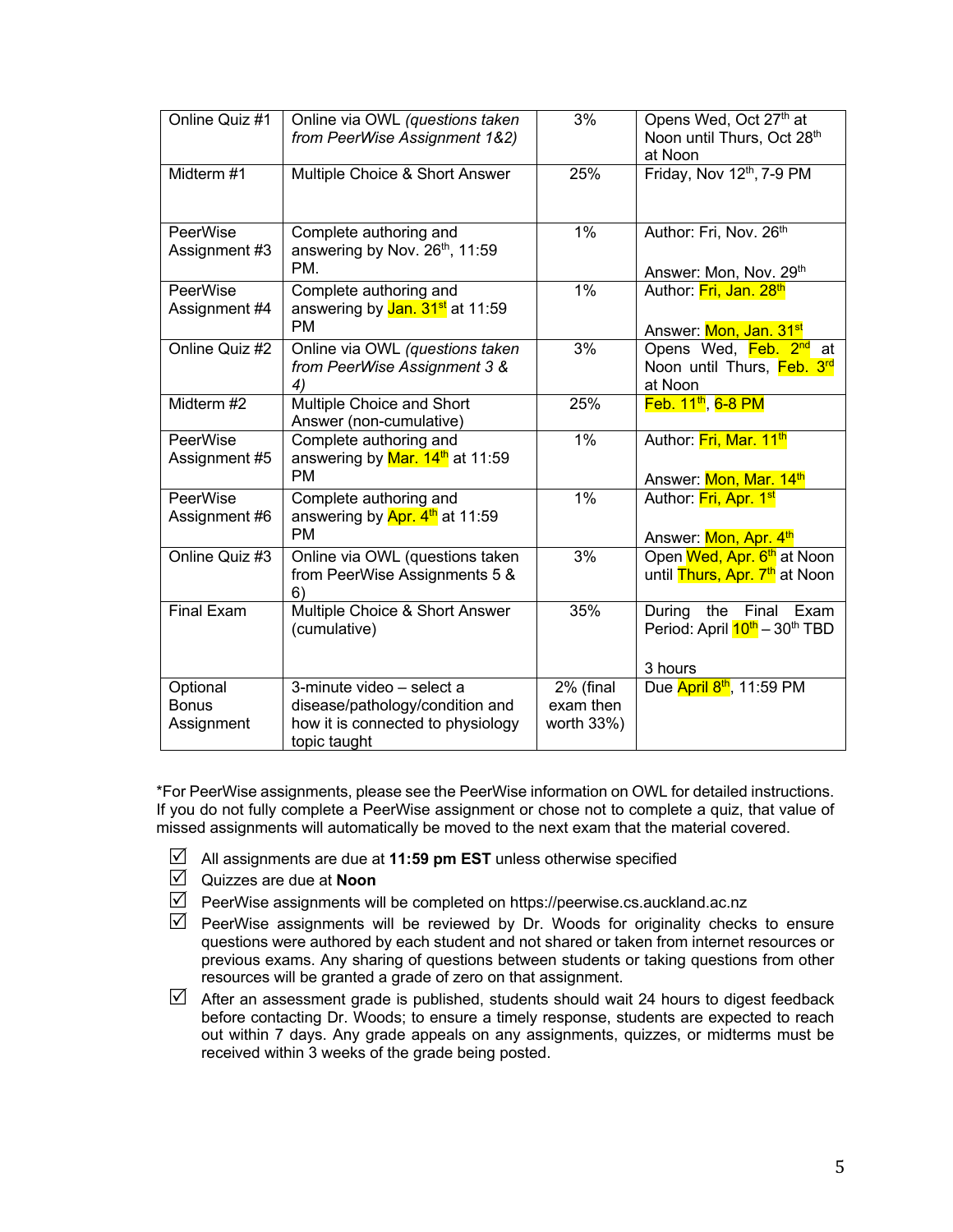Click here for a detailed and comprehensive set of policies and regulations concerning examinations and grading. The table below outlines the University-wide grade descriptors.

| A+ | 90-100    | One could scarcely expect better from a student at this level |
|----|-----------|---------------------------------------------------------------|
| A  | 80-89     | Superior work which is clearly above average                  |
| B  | 70-79     | Good work, meeting all requirements, and satisfactory         |
| C  | 60-69     | Competent work, meeting requirements                          |
| D  | $50 - 59$ | Fair work, minimally acceptable                               |
| F. | below 50  | Fail                                                          |

### **Information about late or missed evaluations:**

R There are **no makeup PeerWise** assignments. The weight of the missed assignment will automatically be reallocated to the next exam. No documentation for a missed assignment needs to be submitted.

- $\mathbb N$  There are no makeup **quizzes.** The weight of the missed quiz will automatically be reallocated to the next exam. No documentation for a missed quiz needs to be submitted.
- $\mathbb Z$  A **make-up exam** will be offered to students who have received academic accommodations for approved absences or have submitted a self-reported absence, when permitted, as follows:

Monday, Nov 15 (7-9 PM): Makeup Midterm 1

Tuesday, Feb 15 (6-8 PM): Makeup Midterm 2

The makeup final exam will be scheduled by the department in May 2021. *All of these dates are tentative and subject to change.*

**Only one makeup is offered for each exam.** If a student's documentation covers an absence for both the regular exam and makeup exam, the weight of that exam will be added to the final exam in the course.

- $\boxtimes$  Any exams, or makeup exams that are missed without a self-report or documentation approved by academic counselling will receive a grade of 0 on that evaluation.
- $\Box$  At least ONE midterm must be written to be permitted to write the final exam **in the course.**

### **9. Communication**

- $\triangleright$  Students should check the OWL site every 24 48 hours
- $\boxtimes$  A weekly update will be provided on the OWL announcements



- $\boxtimes$  Students should email Dr. Woods (anita.woods@uwo.ca) with questions about the course structure or assignments, but an attempt to locate that information on the syllabus or OWL should be made first
- $\mathbb N$  Emails sent to Dr. Woods will be monitored during regular business hours; students will receive a response within 48 – 72 hours
- Students should post all questions related to lecture content on the discussion forum so that other students can access answers to questions
- $\triangledown$  The discussion forums will be monitored Monday-Friday by teaching assistants or instructors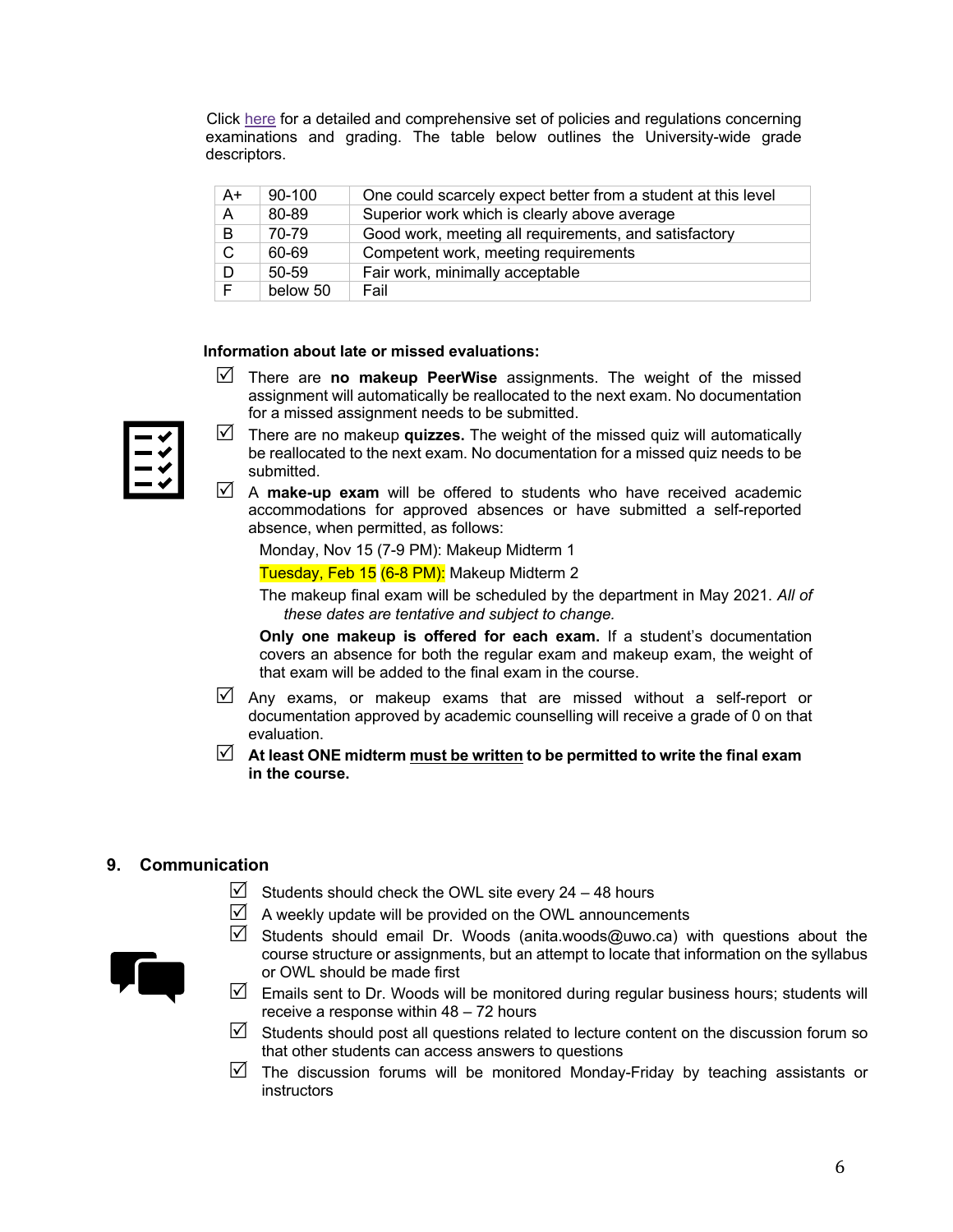## **10. Office Hours**



 $\boxtimes$  Office hours scheduling and signup for instructors will be posted on OWL

### **11. Resources**



 $\boxtimes$  See course resources tab on OWL for instructor created resources

 $\triangledown$  No textbook is required

### **12. Professionalism & Privacy**

Western students are expected to follow the **Student Code of Conduct**. Additionally, the following expectations and professional conduct apply to this course:



- $\boxtimes$  All course materials created by the instructor(s) are copyrighted and cannot be sold/shared
- $\boxtimes$  Recordings are not permitted (audio or video) without explicit permission
- $\triangledown$  Permitted recordings are not to be distributed
- $\boxtimes$  Students will be expected to take an academic integrity pledge before some assessments
- $\boxtimes$  All recorded sessions will remain within the course site or unlisted if streamed
- $\triangledown$  Students are expected to be kind and professional in their conduct, including in forum posts and PeerWise assignments

### **13. How to Be Successful in this Class**

Students enrolled in this class should understand the level of autonomy and self-discipline required to be successful.

- 1. **Invest in a day planner** to keep track of your courses and assignment deadlines. Populate all of your deadlines at the start of the term and schedule time at the start of each week to get organized and manage your time.
- 2. Make it a **daily habit to log onto OWL** to ensure you have seen everything posted to help you succeed in this class.
- 3. **Follow weekly checklists** created on OWL or create your own to help you stay on track.
- 4. **Take notes** as you go through the material. Keeping handwritten notes will help you learn more effectively than just reading or listening in lecture. *Note: typed notes work too, but literature suggests handwritten notes are a more effective learning strategy.*
- 5. **Connect with others**. Try forming a study group and meet on a weekly basis for studying and peer support. While tutorials are optional, but strongly encouraged, this is a great place to get to know your peers, learn good study habits, and form supportive networks that might last for years.
- 6. **Do not be afraid to ask questions**. If you are struggling with a topic, check the online discussion forums and post your questions there. You will be anonymous to your peers. Feel free to answers other questions posted in the discussion forum too! Your teaching assistant is also a great resource and will answer questions in tutorial sessions. Feel free to also ask questions in class!
- 7. **Reward yourself** for successes. It seems easier to motivate ourselves knowing that there is something waiting for us at the end of the task.
- 8. Try to **keep a weekly routine**. Consistent wake up times, regular exercise, and building in some enjoyable activities will help break up your week to balance academics and your own personal health and wellbeing.

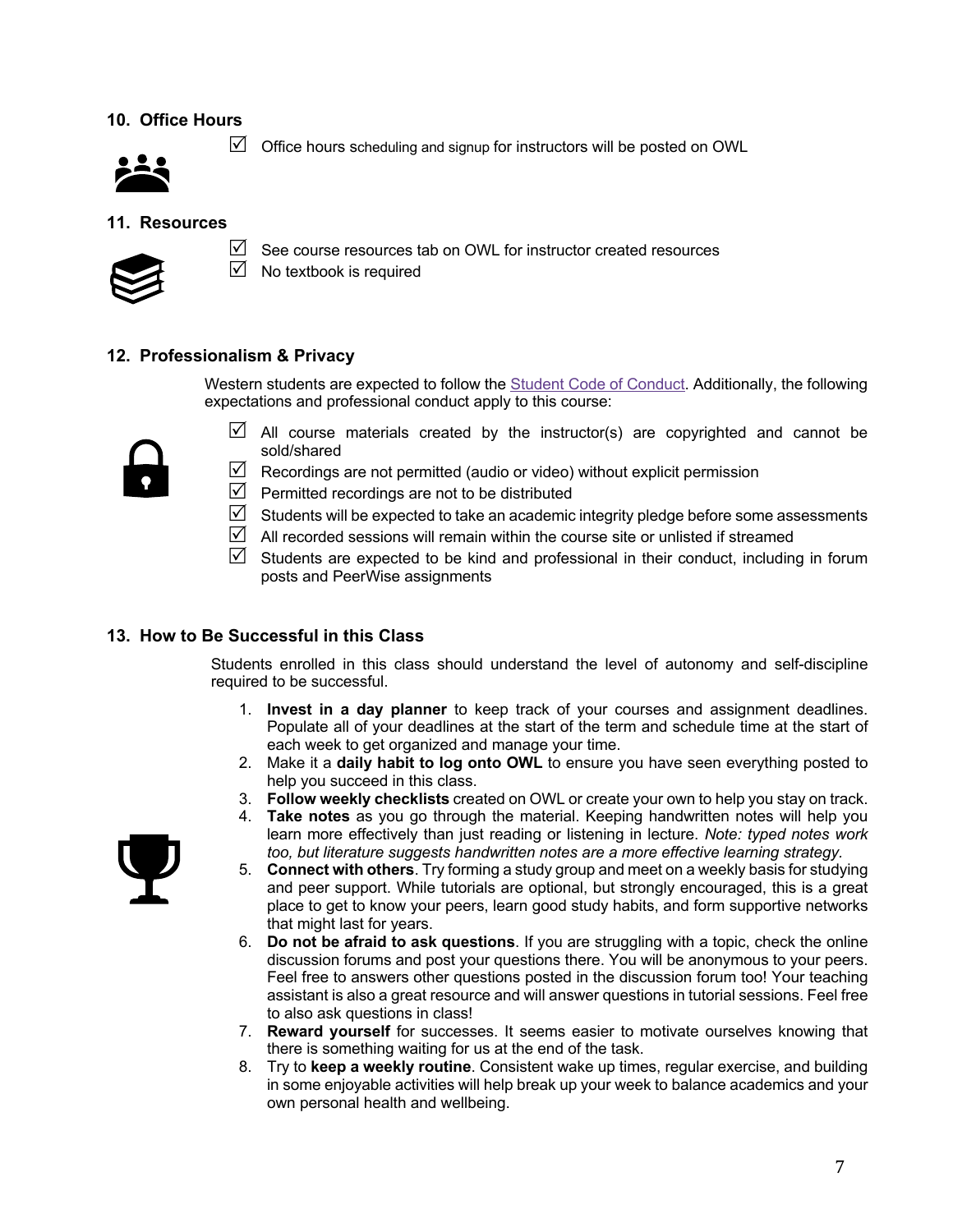### **14. Western Academic Policies and Statements**

### **Absence from Course Commitments**

### Policy on Academic Consideration for Student Absences

If you are unable to meet a course requirement due to illness or other serious circumstances, you must seek approval for the absence as soon as possible. Approval can be granted either through a **selfreported absence** or via the **Academic Counselling** unit. Students have two self-reports to use throughout the academic year; absence from course commitments including tests, quizzes, presentations, labs, and assignments that are worth 30% or less can be self-reported. Self-reported absences cover a student for 48 hours (yesterday + today or today + tomorrow). Your instructor will receive notification of your consideration; however, you should contact your instructor immediately regarding your absence. Students are expected to submit missed work within 24 hours of the end of the 48-hour period. Please review details of the university's policy on academic consideration for student absences.

If you have used both their self-reported absences or will miss more than 48 hours of course requirements, a Student Medical Certificate (SMC) should be signed by a licensed medical or mental health practitioner and you should contact academic counselling. Science and BMSc students can contact academic counselling through the Help Portal: https://www.uwo.ca/sci/counselling/

#### **Accommodation for Religious Holidays**

The policy on Accommodation for Religious Holidays can be viewed here.

### **15% Assessment Rule**

At least three days prior to the deadline for withdrawal from a course without academic penalty, students will receive assessment of work accounting for at least 15% of their final grade. For more details, refer to the link found here.

#### **Special Examinations**

A Special Examination is any examination other than the regular examination, and it may be offered only with the permission of the Dean of the Faculty in which the student is registered, in consultation with the instructor and Department Chair. Permission to write a Special Examination may be given on the basis of compassionate or medical grounds with appropriate supporting documents. To provide an opportunity for students to recover from the circumstances resulting in a Special Examination, the University has implemented Special Examinations dates. These dates as well as other important information about examinations and academic standing can be found here.

#### **Academic Offenses**

"Scholastic offences are taken seriously, and students are directed here to read the appropriate policy, specifically, the definition of what constitutes a Scholastic Offence.

#### **Accessibility Statement**

Please contact the course instructor if you require material in an alternate format or if you require any other arrangements to make this course more accessible to you. You may also wish to contact Accessible Education (AE) at 661-2111 x 82147 for any specific question regarding an accommodation or review The policy on Accommodation for Students with Disabilities.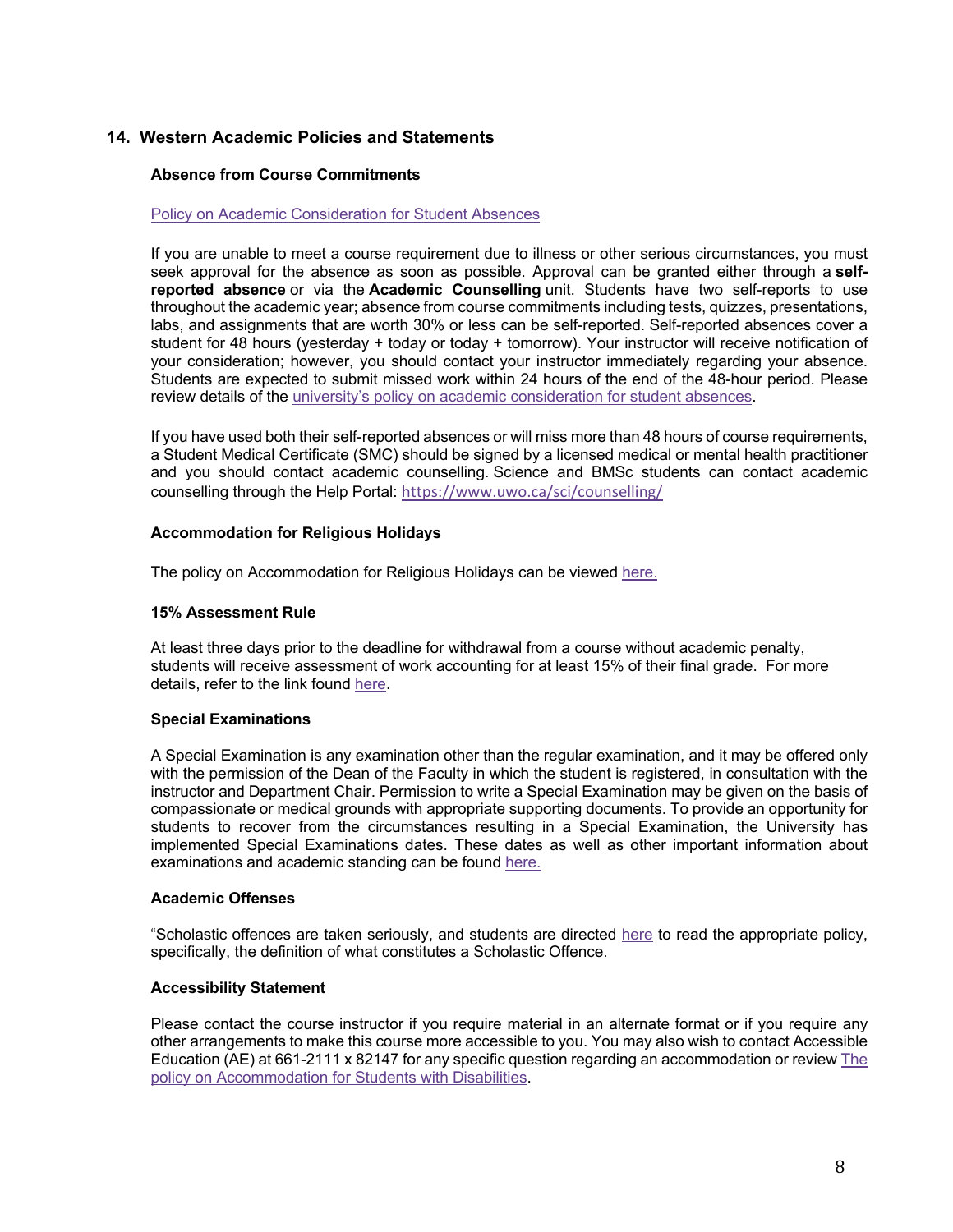### **Correspondence Statement**

The centrally administered **e-mail account** provided to students will be considered the individual's official university e-mail address. It is the responsibility of the account holder to ensure that e-mail received from the University at his/her official university address is attended to in a timely manner. You can read about the privacy and security of the UWO email accounts here.

### **Discovery Credit Statement**

Students are permitted to designate up to 1.0 Discovery Credit course (or equivalent) for pass/fail grading that can be counted toward the overall course credits required for their degree program. The details of this policy and the deadlines can be found here.

### **15. BMSUE Academic Policies and Statements**

#### **Cell Phone and Electronic Device Policy (for in-person tests and exams)**

The Schulich School of Medicine & Dentistry is committed to ensuring that testing and evaluation are undertaken fairly across all our departments and programs. For all tests and exams, it is the policy of the School that any electronic devices, i.e., cell phones, tablets, cameras, or iPod are strictly prohibited. These devices MUST be left either at home or with the student's bag/jacket at the front of the room and MUST NOT be at the test/exam desk or in the individual's pocket. Any student found with one of these prohibited devices will receive a grade of zero on the test or exam. Non-programmable calculators are only allowed when indicated by the instructor. The program is not responsible for stolen/lost or broken devices.

### **Copyright and Audio/Video Recording Statement**

Course material produced by faculty is copyrighted and to reproduce this material for any purposes other than your own educational use contravenes Canadian Copyright Laws. You must always ask permission to record another individual and you should never share or distribute recordings.

#### **Rounding of Marks Statement**

Across the Basic Medical Sciences Undergraduate Education programs, we strive to maintain high standards that reflect the effort that both students and faculty put into the teaching and learning experience during this course. All students will be treated equally and evaluated based only on their actual achievement. *Final grades* on this course, irrespective of the number of decimal places used in marking individual assignments and tests, will be calculated to one decimal place and rounded to the nearest integer, e.g., 74.4 becomes 74, and 74.5 becomes 75. Marks WILL NOT be bumped to the next grade or GPA, e.g. a 79 will NOT be bumped up to an 80, an 84 WILL NOT be bumped up to an 85, etc. The mark attained is the mark you achieved, and the mark assigned; requests for mark "bumping" will be denied.

### **16. Support Services**

The following links provide information about support services at Western University.

Academic Counselling (Faculty of Science)

Academic Counselling (Kinesiology)

Academic Counselling (Brescia students)

Appeal Procedures